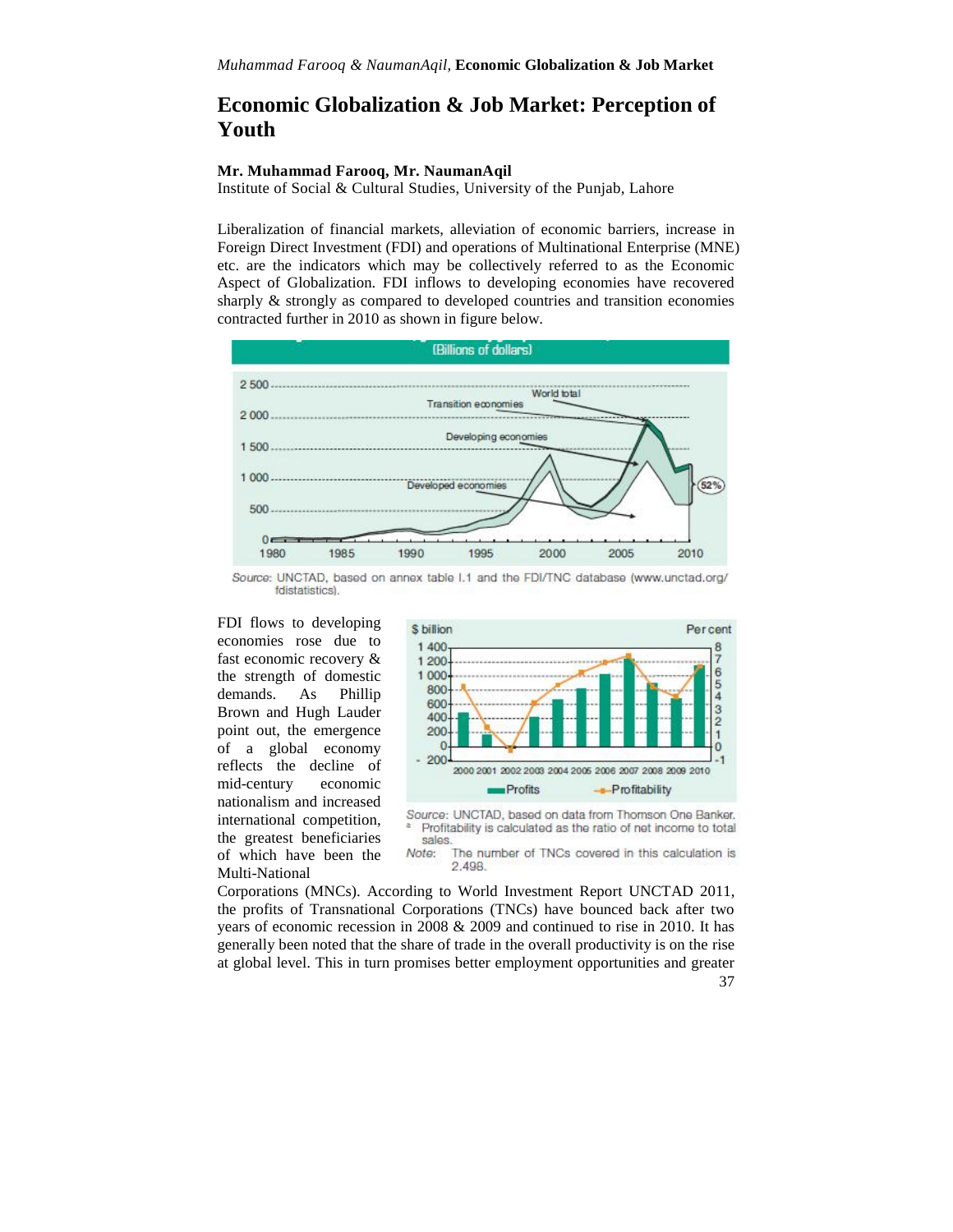access to these products and services which are accompanied by the process of Economic Globalization Situation. "International production is expanding, with foreign sales, employment and assets of ransnational corporations (TNCs) all increasing. TNCs' production worldwide generated value added of approximately \$16 trillion in 2010 – about a quarter of global GDP. Foreign affiliates of TNCs accounted for more than one-tenth of global GDP and one-third of world exports (World Investment Report 2011)."

Globalization has changed the living standards  $\&$  lifestyles of the people  $\&$  shaped the market structure of the  $21<sup>st</sup>$  century as a whole. Globalization has been affecting the price of goods, job patterns, and wages almost everywhere (Spence: 2011). But its effects are not same all over the world. It effects differently on individuals of different classes within countries. It is changing the structure of individual economies in ways that affect different groups within those countries differently (Spence, Michael: 2011). Michel A. Di Pietro in a document, "The Impact of Globalization on Employment" has identified that economic globalization may effect on employment through seven different ways including number of jobs, structure of jobs, composition of jobs, research and development jobs, job earnings, migrations & employment conditions. Globalization employment relationship is difficult to define and measure (Ghose, 2001). Shrinking economic distance, trade liberalization  $\&$  easy flow of information, technology & people from one economy to another has an effect on jobs, wages & working conditions, however, is not linear since globalization almost always necessitates a change in economic structure especially with reference to sectorial shift.



#### **Employment by sector (share of total) 1999-2009**

Source: ILO, Trends Econometric Models, October 2010

When we look at the employment in three economic sectors (services, agriculture & industry), it is evident that employment in agriculture sector is towards decline since 1999 while services sector is performing well in terms of share of total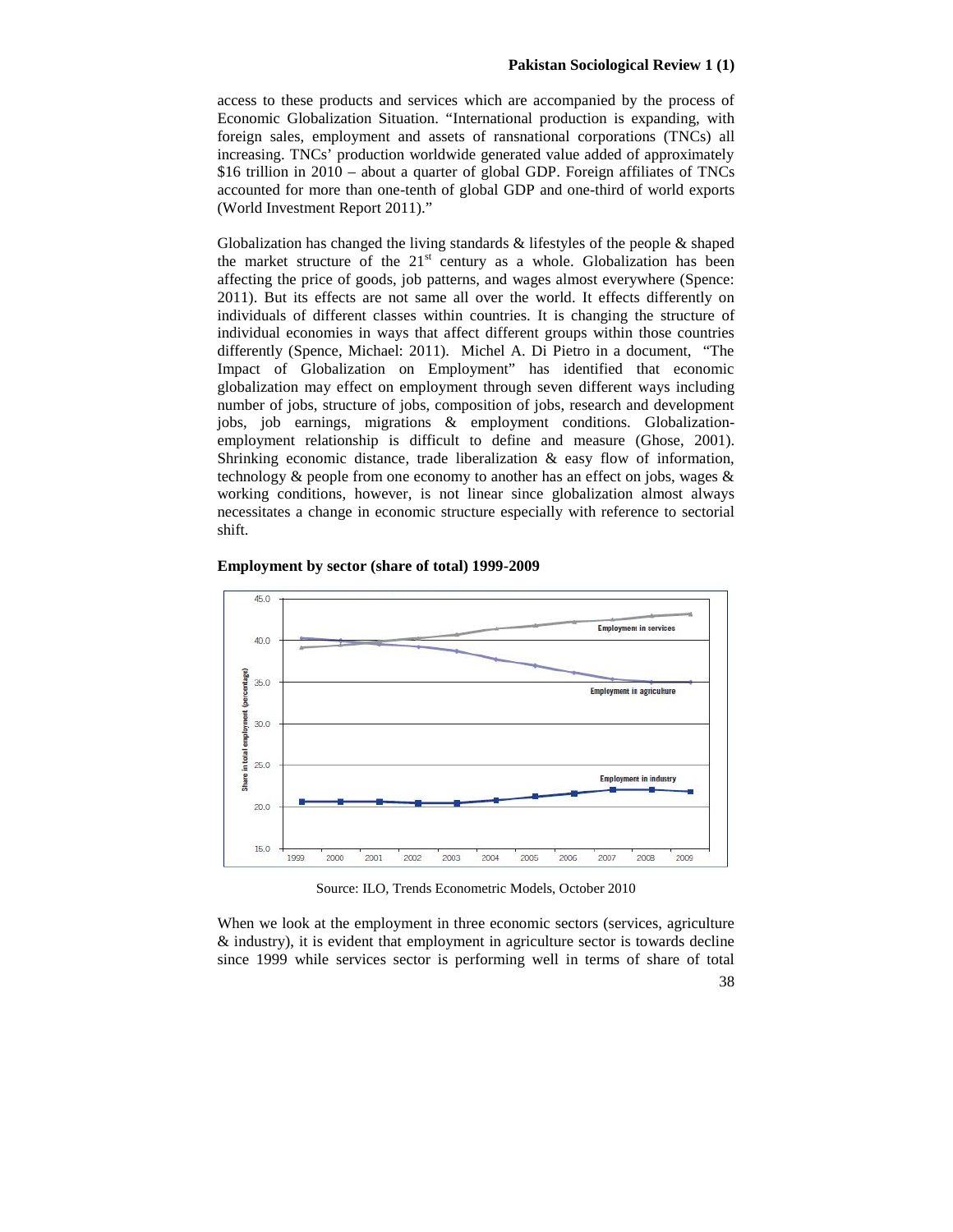#### *Muhammad Farooq & NaumanAqil,* **Economic Globalization & Job Market**

employment and is continuously rising. Employment in industrial sector has shown some improvement after 2004.

Female employment opportunities have been increased due to the agents of globalization. FDI and trade which are considered as the pillars of globalization cause increase in female employment opportunities. In past, women's were hired in education, health & manufacturing sector but today mostly educated women's have joined information & telecommunication sector which emerged as the result of globalization. Thus, globalization has reduced the gender wage gap. Global share of women works in services sector (46.8 per cent) is slightly higher than that of men (40.7 per cent) in 2009 while women share in industrial sector is 15.6 per cent as compared to 26 per cent of men. It is evident from the above statistics that the sectors which are promoted by globalization produced more jobs.



Source: State Bank of Pakistan Annual Report 2007 2008.

Raymond Robertson (2009) in his book 'Globalization, Wages & the Quality of Jobs: Five Country Studies' illustrated that "Globalization and its implications for wages and working conditions in developing countries will ultimately depend on many factors. These factors include technology; worker preferences and bargaining power; the cross-sectoral integration of labor markets; the quality of governmental institutions; international trade policy; the transmission of knowledge through supply chains; the establishment and enforcement of international labor standards; the leverage exercised by consumers, stockholders, and reputation-sensitive international buyers; and the stability of labor markets".

This becomes particularly problematic for middle and lower income countries where job losses and shifts are immediately followed by increasing poverty and thus constraint the adaptive potential of human capital. Having said that, it is empirically difficult to measure the exact impact of globalization over job market in that it is partially not possible to isolate the indigenous conditions and/or local policies from the impacts that globalization being to a giving economic system. Classical trade theory exhibits that foreign direct investment would aim at exploiting cheaper resources of a region to produce cost effective items. Empirical evidence suggest that generally influx of Foreign Direct Investment is export driven as the demand for such costs effective outputs are higher in regions where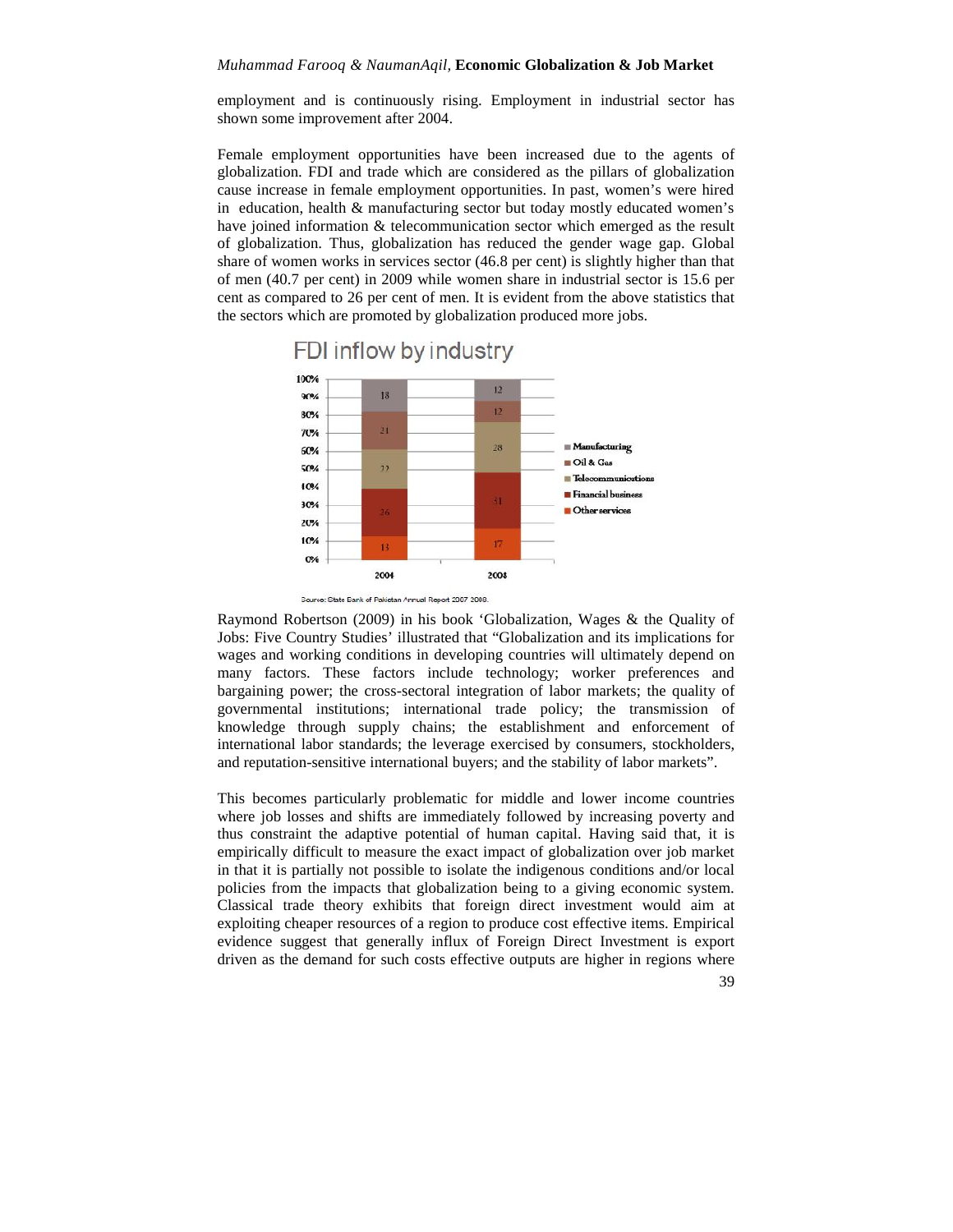the cheap resources (both natural and human) are not available. Considering this very fact in consideration, it implies that global economic instruments would cause changes in labor market by dividing the labor force to the industries which produce for exports rather than meeting consumption needs of the region.

Moreover, in order to competitive in the client economy, global system needs to adapt to the local economy and subsequently drive favorable policies from the respective governments especially during the penetrative phase. This then promote inter industry wage differentials. Given the circumstances, it becomes important for the developing countries to assess the nature of impact of economic global forces cast upon the job market. An efficient manipulation of economic policies directed to draw maximum benefits from the global input is of extreme importance. Pakistan due to its important geo-strategic position has been the focus of Global actors especially after its focal position in 9/11 afghan war. The level of Foreign Direct Investment & Foreign Portfolio Investment has remarkably increased as illustratedin figure.



Fig :FDI inflow to Pakistan: World Bank Development Idicators Updated 2011

The global market mechanism has also influenced the youth. According to the Global Employment Trends 2011, the number of employed youth was 77.7 million & global employment rate remains 4.8 % in 2010. It also reports that youth participation rate in labor market has declined. Moreover Global Employment Trends assert that job market demands are not met by the youth due to lack of necessary skills for newly devised operational activities.

In this context in order to assess the social perceptions of youth regarding the impact of economic globalization over job market, a short survey questionnaire was developed. Questions were asked from the eight university students in Lahore to know, how they perceive the changes in job market owing to globalization. Questionnaire was developed to find out the responses. Theresults from respondents in the form of cross tab are as under: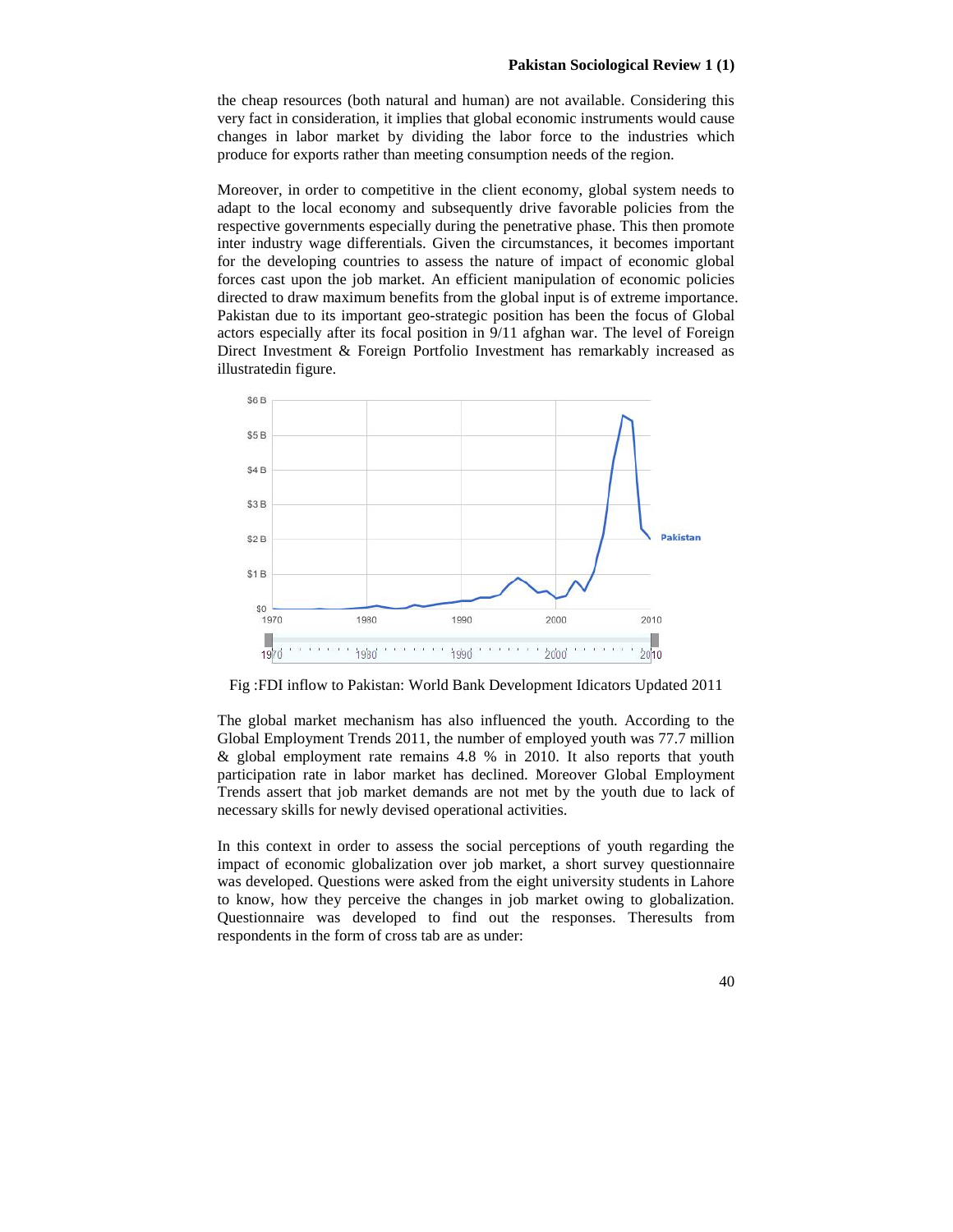### **Findings of the study**

| Table 1: Percentage distribution of respondents by how you define globalization |  |
|---------------------------------------------------------------------------------|--|
|                                                                                 |  |

|                                      | Frequency Percent |       | Valid<br>Percent | Cumulative<br>Percent |
|--------------------------------------|-------------------|-------|------------------|-----------------------|
| global village                       | 48                | 18.3  | 18.3             | 18.3                  |
| cultural hegemony                    | 62                | 23.7  | 23.7             | 42.0                  |
| technological revolution             | 122               | 46.6  | 46.6             | 88.5                  |
| economic dominance by rich countries | 24                | 9.2   | 9.2              | 97.7                  |
| a myth                               | 6                 | 2.3   | 2.3              | 100.0                 |
| Total                                | 262               | 100.0 | 100.0            |                       |

The phenomenon of globalization is not new at all. Globalization  $\&$  economics is the main focus of academic inquiry. In terms of defining globalization, the majority of the respondent 122 (46.6%) have defined globalization as 'technological revolution' while (62) 23.7% defined it as 'cultural hegemony'

|       |                   | Frequency |       | Valid<br>Percent Percent | Cumulative<br>Percent |
|-------|-------------------|-----------|-------|--------------------------|-----------------------|
| Valid | to a great extent | 88        | 33.6  | 33.6                     | 33.6                  |
|       | to some extent    | 117       | 44.7  | 44.7                     | 78.2                  |
|       | not at all        | 57        | 21.8  | 21.8                     | 100.0                 |
|       | Total             | 262       | 100.0 | 100.0                    |                       |

**Table 2: Influence of Family on choosing Job preference of the respondent**

Majority of the respondent 117 (44.7 %) said that their families have influence on choosing their job preferences 'to some extent' while 88 (33.6%) responded 'to a great extent' that their families have influence on their choice regarding choosing of profession

|       |                       | Frequency | Percent | Valid<br>Percent | Cumulative<br>Percent |
|-------|-----------------------|-----------|---------|------------------|-----------------------|
| Valid | stronglyacceptable    | 83        | 31.7    | 31.7             | 31.7                  |
|       | acceptable            | 97        | 37.0    | 37.0             | 68.7                  |
|       | neutral               | 44        | 16.8    | 16.8             | 85.5                  |
|       | unacceptable          | 17        | 6.5     | 6.5              | 92.0                  |
|       | strongly unacceptable | 21        | 8.0     | 8.0              | 100.0                 |
|       | Total                 | 262       | 100.0   | 100.0            |                       |

**Table 3: Acceptance of female job after marriage**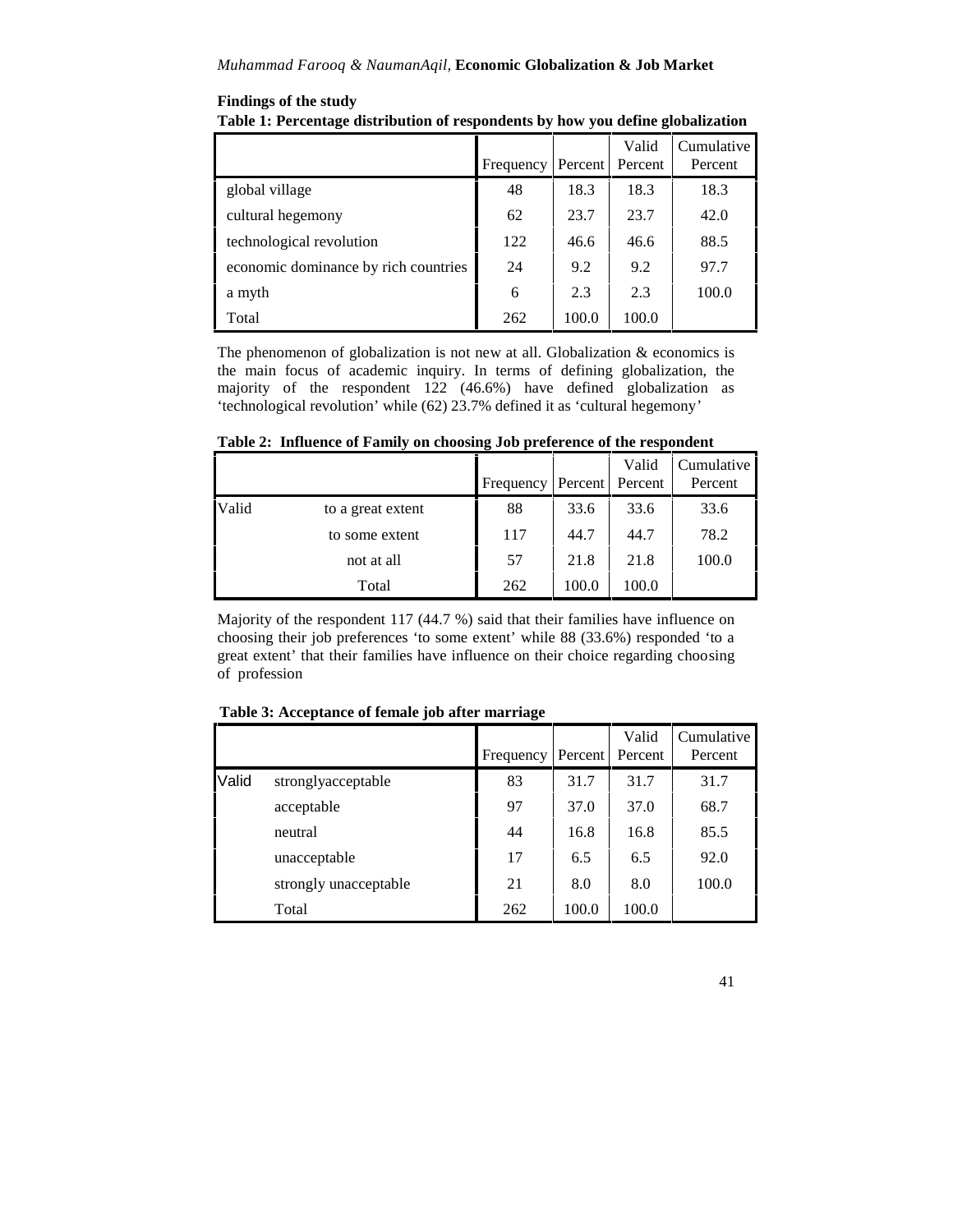When asked from the respondent regarding acceptance level towards 'female job after marriage", 83 (31.7% ) of the respondent said that it is strogly acceptable for them, while 97 (37%) cosidered it acceptable. Today, we have more females in the job markets as we have ever before.

|       |                   | Frequency Percent |       | Valid<br>Percent | Cumulative<br>Percent |
|-------|-------------------|-------------------|-------|------------------|-----------------------|
| Valid | to a great extent | 123               | 46.9  | 46.9             | 46.9                  |
|       | to some extent    | 130               | 49.6  | 49.6             | 96.6                  |
|       | not at all        | 9                 | 3.4   | 3.4              | 100.0                 |
|       | Total             | 262               | 100.0 | 100.0            |                       |

**Table 4: Job opportunities facilitated by Globalization**

Table shows that 46.9% of the respondent have of a view that 'Job Opportunities are facilitated by Globalization 'to a great extent while 49.6% agree 'to some extent' with the aforementioned statement. Creation of job opportunities in services, information & telecommunication are more as compared to any other sector.

**Table 5: Globalization enhance job specialization**

|       |                   | Frequency | Percent Percent | Valid | Cumulative<br>Percent |  |
|-------|-------------------|-----------|-----------------|-------|-----------------------|--|
| Valid | to a great extent | 134       | 51.1            | 51.1  | 51.1                  |  |
|       | to some extent    | 105       | 40.1            | 40.1  | 91.2                  |  |
|       | not at all        | 23        | 8.8             | 8.8   | 100.0                 |  |
|       | Total             | 262       | 100.0           | 100.0 |                       |  |

This table highlights that majority of the respondent 51.1% agree with the statement that 'Globalization has enhanced job specialization' 'to a great extent while 40.1% agree 'to some extent' with the aforementioned statement

| Table 6: Globalization shifted people conventional to emerging Professions |  |                  |  |  |  |
|----------------------------------------------------------------------------|--|------------------|--|--|--|
|                                                                            |  | $Valid$ $Cumula$ |  |  |  |

|       |                   |           |         | Valid   | Cumulative |  |
|-------|-------------------|-----------|---------|---------|------------|--|
|       |                   | Frequency | Percent | Percent | Percent    |  |
| Valid | strongly agree    | 63        | 24.0    | 24.0    | 24.0       |  |
|       | agree             | 139       | 53.1    | 53.1    | 77.1       |  |
|       | neutral           | 53        | 20.2    | 20.2    | 97.3       |  |
|       | disagree          | 5         | 1.9     | 1.9     | 99.2       |  |
|       | strongly disagree | 2         | 0.8     | 0.8     | 100.0      |  |
|       | Total             | 262       | 100.0   | 100.0   |            |  |

42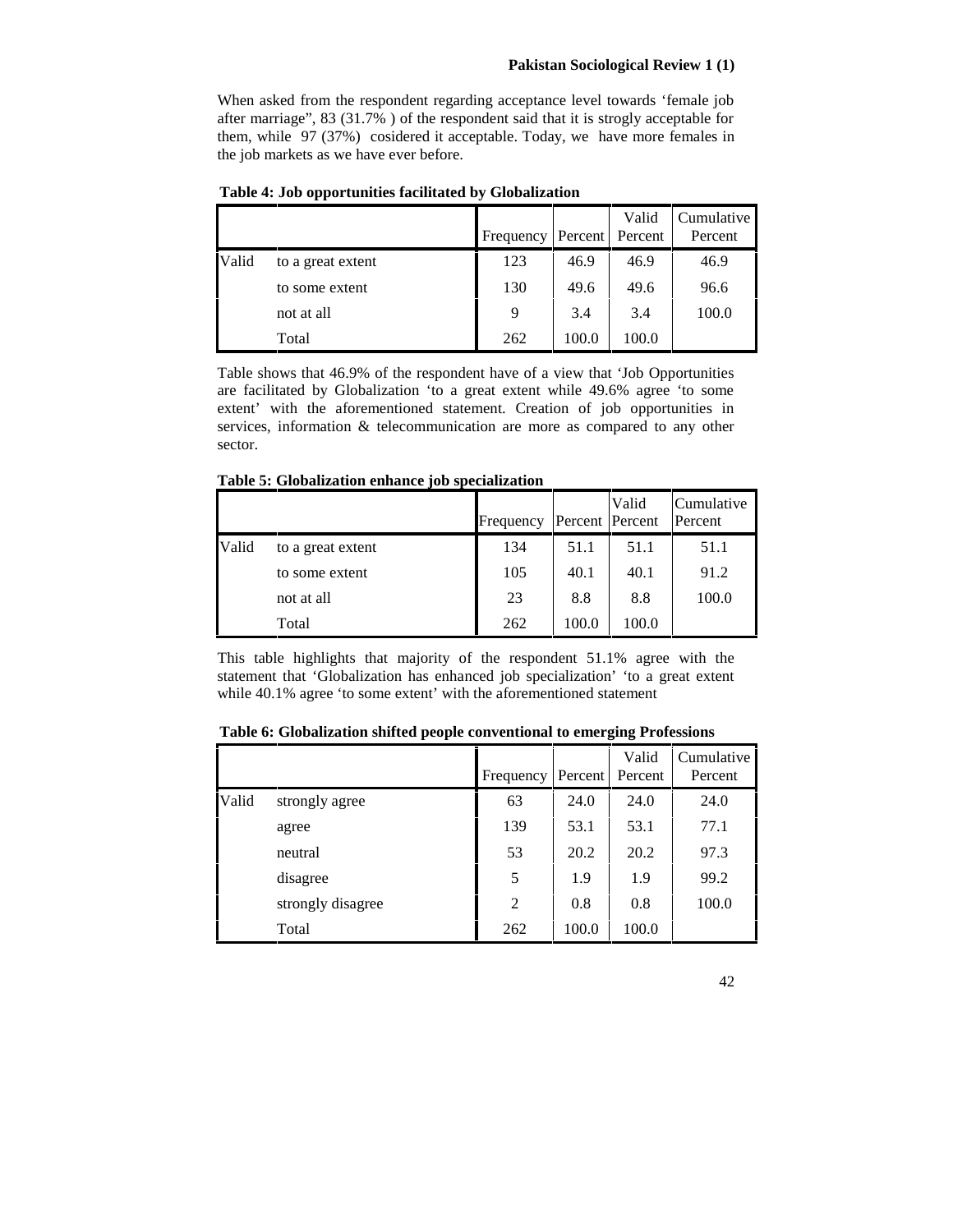### *Muhammad Farooq & NaumanAqil,* **Economic Globalization & Job Market**

Majority of the respondent 139 (53.1%) 'Agree' & 63 (24%) are 'strongly agree' with the statement that globalization has shifted people from conventional to emerging profession.Respondents realize that technological revolution due to globalization has been the reason of this shift.

|       |                   | Frequency | Percent | Valid<br>Percent | Cumulative<br>Percent |
|-------|-------------------|-----------|---------|------------------|-----------------------|
| Valid | strongly agree    | 107       | 40.8    | 40.8             | 40.8                  |
|       | agree             | 91        | 34.7    | 34.7             | 75.6                  |
|       | neutral           | 29        | 11.1    | 11.1             | 86.6                  |
|       | disagree          | 22        | 8.4     | 8.4              | 95.0                  |
|       | strongly disagree | 13        | 5.0     | 5.0              | 100.0                 |
|       | Total             | 262       | 100.0   | 100.0            |                       |

**Table 7: Globalization & working conditions**

The table highlights that majority of the respondent 107 (40.8%) 'strongly agree' and91 (34.7%) are 'agree' with the statement that globalization has influenced working conditions. Working conditions include decent wages, hours of work, social security  $\&$  an absence of discrimination.

### **Conclusion:**

Economic globalization is primary focus of academic inquiry; so within globalization, most of the literature & work produced is related to economic aspects of globalization. The relationship between the globalization and job market is one of them. Economic globalization has changed value system of the societies & now more females are joining the job market thus minimizing the gender gap in job market. Now, the father profession is not only choice for the son; by every passing day, new professions are emerging & there is a clear shift from conventional to emerging profession in the job market. Globalization has enhanced job specialization & those who attain the relevant skills and commandsare benefited more. Working condition of the job place has been improved generally and for women specifically and this is more clearly evident in the private sector. Overall, globalization has benefitted the job market by minimizing the trade barriers, shrinking economic distance, technological flow and through FDIs. However, the benefits of globalization is not linear and equal to all segments of the society

# **References:**

D. Held and others, Global Transformations (Cambridge, Polity Press, 1999)

Global Employment Trends 2011, International Labour Organization 2011, Geneva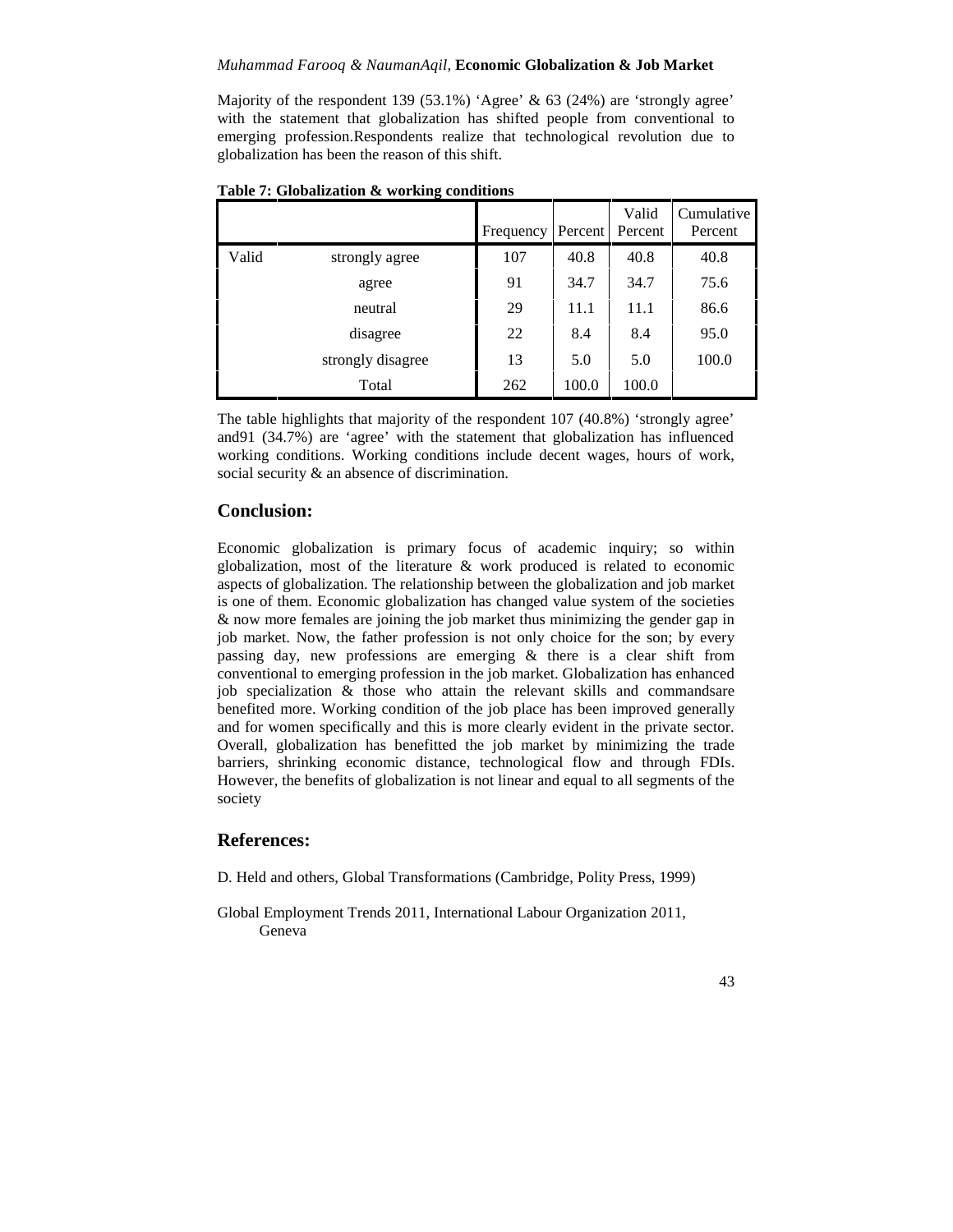- J. Allen and D. Massey, Geographical Worlds (Oxford, Oxford University Press, 1995).
- P. Brown, "Globalization, social exclusion and youth", in Youth, Citizenship and Social Change in a European Context, J. Bynner, L. Chisholm and A. Furlong, eds. (Aldershot, Ashgate, 1997), pp. 262-272.
- P. Brown and H. Lauder, "Education, globalization and economic development", Journal of Educational Policy, vol. 11 (1996), pp. 1-25.
- Michel A. Di Pietro, "The Impact of Globalization on Employment" Swiss Federal Statistical Office (FSO), Switzerland
- Robertson, Raymond (2009) Globalization, Wages & the Quality of Jobs: Five Country Studies, The World Bank, Washington DC
- Spence, Michael (2011), The Impact of Globalization on Income and Employment: The Downside of Integrating Markets, Published in Foreign Affairs Volume: 90, Issue: 4, New York, USA

State bank of Pakistan, Annual report 2007-08

World Investment Report UNCTAD 2011